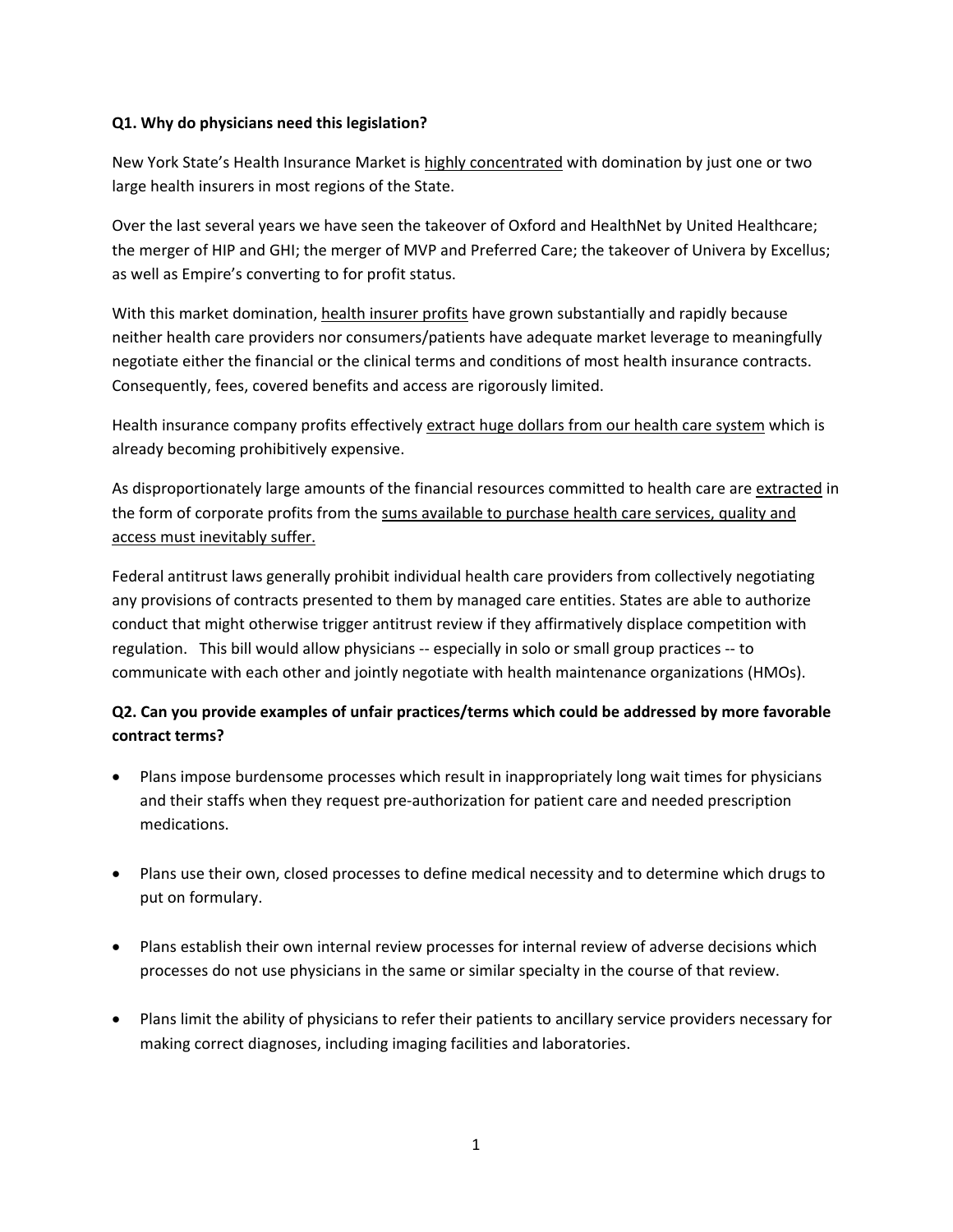- Plans have the unprecedented ability to change the terms of a contract with a physician unilaterally, with little notice to the physician and only an illusory ability to "opt out" of the contract if the physician disagrees with the amendment.
- Plans make exorbitant refund demands long after the time that payment was initially made, sometimes by making specious allegations of "abusive billing" and using the extremely unfair practice of extrapolation to grossly inflate refund demands.
- Plans constrain reimbursement to the same level year after year, or in some instances impose cuts, despite the fact that the cost of running a practice keeps going up significantly each year.

# **Q3. How would negotiations proceed?**

Negotiations between providers and a health plan are to be conducted through a health care provider's representative.

The New York State Attorney General (with advice from the Commissioner of Health and the Superintendent of Insurance) must approve the subject matter to be negotiated before negotiations can go forward.

The Attorney General will closely monitor the collective negotiations, facilitate resolution of negotiation impasses (through appointment where necessary of a mediator and fact finding board), and actively monitor implementation of agreements.

The negotiated agreement to become effective must be approved by the Attorney General.

Also, the Attorney General must continuously monitor the agreement as it is implemented by the parties.

#### **Q4. What terms can be negotiated?**

The bill divides the matters subject to being collectively negotiated into two major areas.

The first issue area involves non-fee related matters such as utilization review, coverage provisions, benefits and exclusions definition of medical necessity, risk transfer, referral provisions, burdensome pre‐authorization procedures, limited drug formularies and access where necessary to out‐of‐network specialists.

The second issue area which can be negotiated involves fee‐related matters. These can be negotiated, however, only if the health care plan has substantial market share in the service area in which the physicians are practicing. ("Substantial market share" is defined in the bill.)

#### Strikes are expressly prohibited.